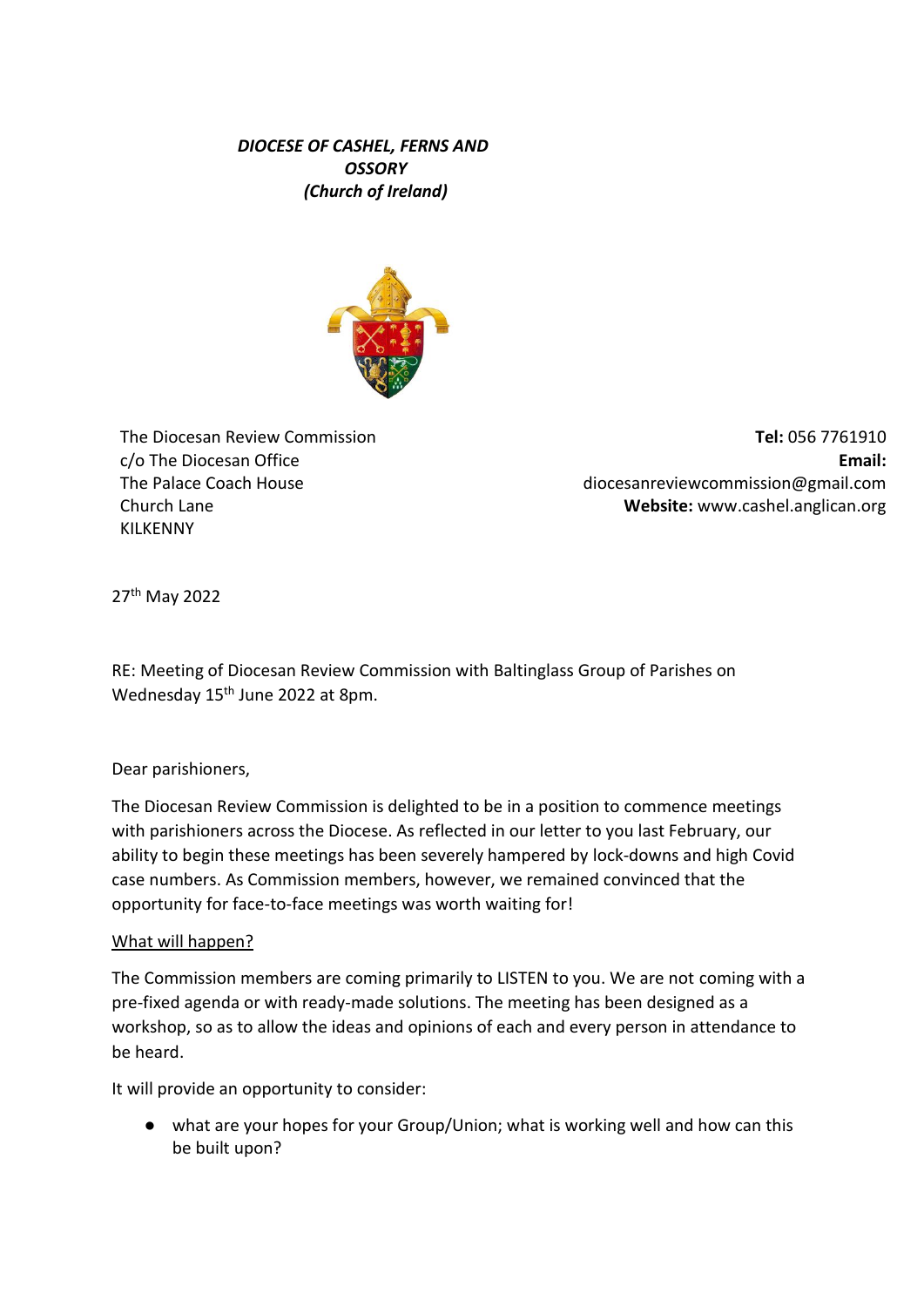- what are you fears for your Group/Union; what are the challenges and how can these start to be addressed?
- What is your vision for your Group/Union into the future?

It is hoped that the meeting will be seen as much more than an information-gathering exercise, but rather as an opportunity for parishioners to come together to plan for a shared future; and to begin to have conversations which might not have been had before, and which might be continued within the local context after the Commission's visit.

## Who will be there?

Mrs Phyliss Grothier and Mr Eric Driver will be in attendance on behalf of the Commission. The Commission have already engaged with clergy within the Diocese, so these meetings are for parishioners and it is not envisaged that clergy will attend. It is hoped that as many people as possible will be in attendance from the parishes. In other words, we do not wish to simply meet representatives, or Vestry members, but *everyone* who has an interest in the life of the parish. Please, therefore, spread the word!

## When will it be?

Wednesday 15<sup>th</sup> June 2022 at 8pm.

## Where will it be?

The venue will be chosen and provided by each Group/Union, so this will be notified to you locally. We would simply request a room that is comfortably large for the expected numbers. In addition, there should be sufficient wall-space as to allow the securing of three large poster-boards which we will bring with us (each measuring 4-foot x 4-foot) – these can be attached with Blu-tac. The meeting format will require everyone to be able to write some notes, so that should be borne in mind in choosing a venue. Whether Groups/Unions wish to provide hospitality at the meetings is a matter entirely at their own discretion. Once a venue has been selected, please notify Eric Driver of the Commission team at ericgidriver@yahoo.ie so as to make arrangements for the Commission members to get access to the venue about half an hour before the meeting commences.

## Conclusion:

We are frustrated that our efforts to meet in-person with parishes have been hampered for so long. We see these meetings as being entirely central to the work of the Commission. The discernment of the best way forward for the Diocese can only arise from honest sharing, attentive listening and a genuine willingness to work together as faithful stewards of God's grace. We greatly look forward to meeting with you.

Yours sincerely,

Eric Driver

For and on behalf of the Diocesan Review Commission